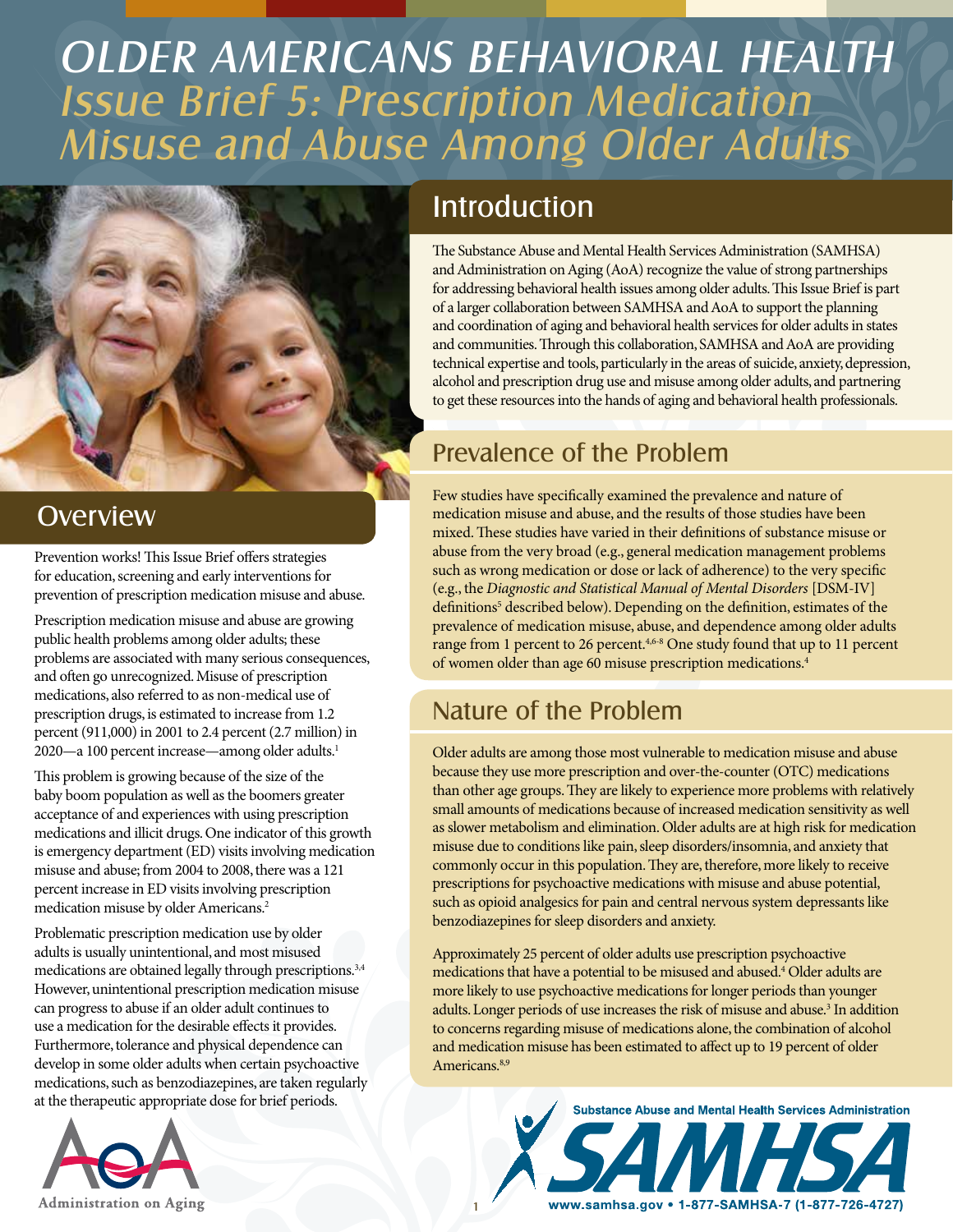### Definitions of Proper Use, Misuse, Abuse, and Dependence<sup>5</sup>

DSM-IV has defined the continuum of use of psychoactive prescription medications as follows:

- Proper use—Taking only medications that have been prescribed, for the reasons the medications are prescribed, in the correct dosage, and for the correct duration
- Misuse (by patient)
	- Dose level more than prescribed
	- Longer duration than prescribed
	- Use for purposes other than prescribed
	- Use in conjunction with other medications or alcohol
	- Skipping doses/hoarding drug
- Misuse (by practitioner)
	- Prescription for inappropriate indication
	- Prescription for unnecessary high dose
	- Failure to monitor or fully explain appropriate use
- Who is at Risk for Psychoactive Prescription Medication Misuse and Abuse?

A number of factors have been associated with an increased risk of psychoactive prescription medication misuse/abuse among older adults:

- Female gender<sup>4,8</sup>
- Social isolation<sup>4,8</sup>
- History of substance abuse<sup>4,8</sup>
- A mental health disorder, particularly depression<sup>4,8,10</sup>

Older women are at higher risk because they are more likely to use psychoactive medications, especially benzodiazepines. This use may be associated with divorce, widowhood, lower income, poorer health status, depression, and/or anxiety.4,11

#### Impact of the Problem on Older Adults

The potential health consequences of psychoactive medication misuse are numerous. Prolonged use of psychoactive medications, especially benzodiazepines, has been associated with depression and cognitive decline.12–14 Benzodiazepine use is associated with confusion, falls, and hip fractures in older adults.15 Use of opioid analgesics can lead to excessive sedation, respiratory depression, and impairment in vision, attention, and coordination as well as falls among older persons.15,16 Other negative effects of psychoactive medication misuse and abuse are loss of motivation, memory problems, family or marital discord, new difficulties with activities of daily living, declines in personal grooming and hygiene, and withdrawal from family, friends, and normal social activities.<sup>4</sup>

- Abuse (by patient)
	- Use resulting in declining physical or social function
	- Use in risky situations (hazardous use)
	- Continued use despite adverse social or personal consequences
- • Dependence
	- Use resulting in tolerance or withdrawal symptoms
	- Unsuccessful attempts to stop or control use
	- Preoccupation with attaining or using the drug

Misuse and abuse are distinct from medication mismanagement problems, such as forgetting to take medications, and confusion or lack of understanding about proper use. Medication mismanagement problems can also have serious consequences for older adults, but they have different risk factors and typically require different types of interventions.

### What Are Psychoactive Medications?

Psychoactive substances act primarily on the central nervous system, where they affect brain function resulting in changes in mood, cognition, behavior, and consciousness as well as block the perception of pain. Some psychoactive substances also produce euphoric effects by acting on the pleasure center of the brain. The two classes of psychoactive prescription medications that are most problematic among older adults are **opioid analgesics** (also known as narcotic analgesics) used for the treatment of pain and **benzodiazepines** (also referred to as sedatives or tranquilizers) used primarily for the treatment of anxiety/nervousness and insomnia. Listed below are common opioid analgesics and benzodiazepines.

These medications are frequently prescribed to older adults, have a high dependence and abuse potential, and interact with alcohol leading to many negative consequences. Pain relievers were the type of medication most commonly involved (43.5 percent) in older adults' ED visits involving medication misuse, followed by medications for anxiety and insomnia (31.8 percent).<sup>2</sup>

**Common Benzodiazepines Common Opioid Analgesics for anxiety, nervousness, for pain and insomnia** • Codeine (Tylenol #3<sup>®</sup>,

- 
- Clorazepate (Tranxene®)
- 
- 
- Flurazepam (Dalmane®)
- 
- Oxazepam (Serax®) Morphine (MS Contin®,
- 
- Temazepam (Restoril®)
- 

- Alprazolam (Xanax®) Empirin® and Fiorinol® with Clorazenate (Tranxene®) codeine, Robitussin A-C®)
	- • Diazepam (Valium®) • Oxycodone (OxyContin®,
	- Estazolam (ProSom®) Percocet®, Percodan®)<br>
	Flurazenam (Dalmane®) Percocet®, Percodan®, Lorazepam (Ativan®) Lortab®, Lorcet®, Tussionex®)
	- • Quazepam (Doral®) Roxanol®, Kadian®, Avinza®)
		-
	- Triazolam (Halcion®) Hydromorphone (Dilaudid®)
		- Fentanyl (Duragesic®, Actiq®) Tramadol (Ultram®)
		- **Methadone**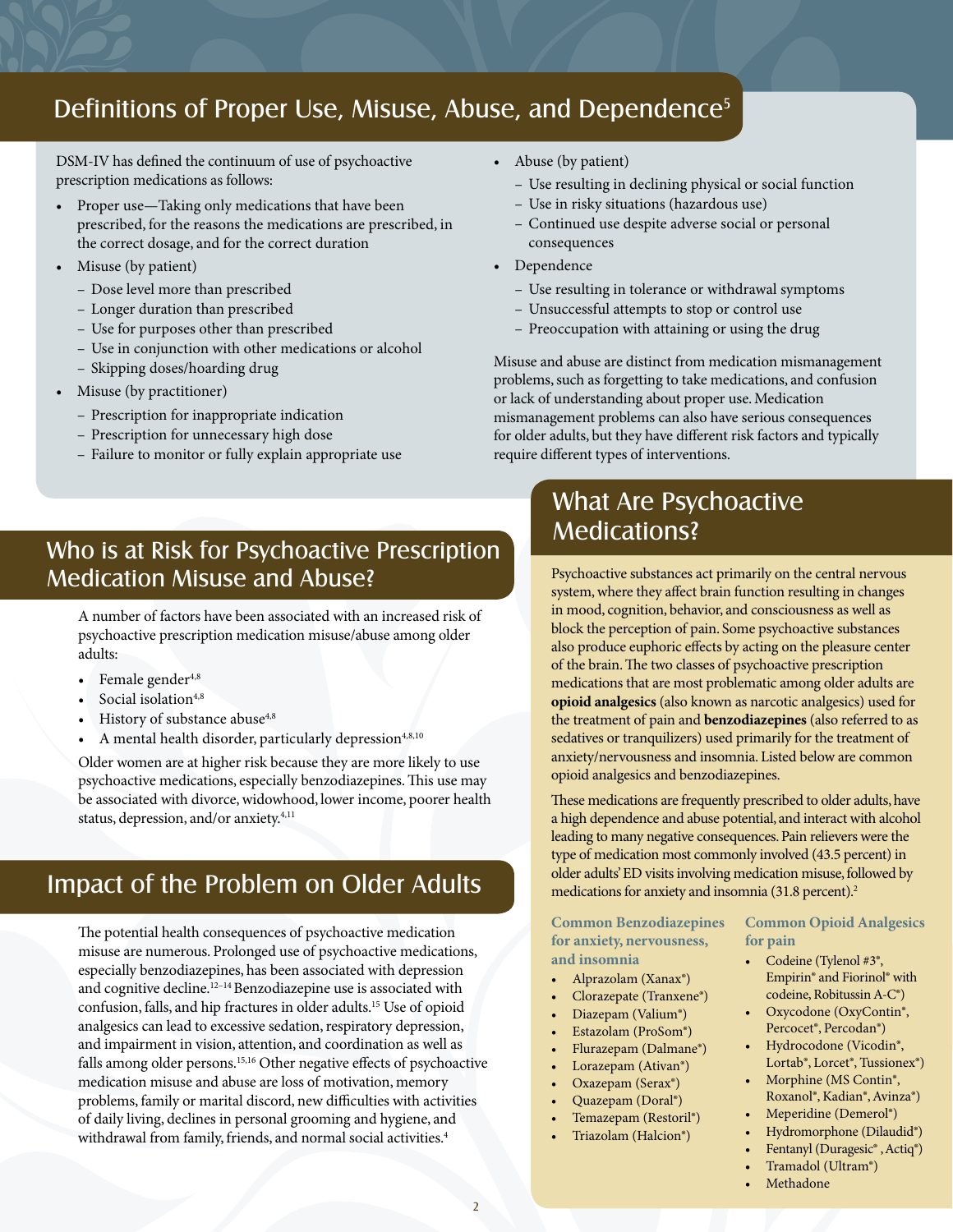#### Interventions to Prevent Psychoactive Medication Misuse and Abuse

Early intervention is the key to preventing medication misuse and abuse among older adults. Screening, Brief Interventions, and Referral to Treatment (SBIRT) is an evidence-based program used in a variety of health care, behavioral health, and aging network settings to screen for substance misuse and abuse and to intervene if necessary. SBIRT is described in greater detail in Issue Brief #3.

# Prevention Works

Preventing psychoactive prescription medication misuse and abuse requires a coordinated system of care that integrates medical/ physical health, behavioral health, and the aging services networks to fully address this growing problem. Older adults and their caregivers also play important roles in preventing the misuse of, abuse of, and dependence on psychoactive prescription medications.

### Key Actions for Older Adults and Caregivers

• Carefully follow the directions for medication use; use the correct dose and only for as long as prescribed; ask about possible side effects and when to report these effects; read all medication-related information provided by doctors and pharmacists before starting a new medication.

• Inform doctors and pharmacists about all medications, including all OTC medications, that are being taken as well as alcohol use.

• Never use another person's prescription medication.

• Inform the doctor if you believe a medication is not working. This is particularly important for pain management; older adults may take opioid analgesic medication in greater doses than prescribed if they are not getting adequate pain relief, which can potentially lead to misuse and abuse. Other medications or non-pharmaceutical approaches may be more appropriate before opioid analgesic doses are increased.

#### Key Actions for the Aging Services Network

• Integrate screening and brief interventions into existing programs, such as medication reviews.

• Implement depression and pain management programs, such as Healthy IDEAS, PEARLS, and the Chronic Pain Self-Management Program, to address common problems among older adults that can lead to psychoactive prescription medication misuse.

• Become familiar with and build relationships with substance abuse prevention and treatment providers in your community for cross-referrals and collaborative programs.

#### Key Actions for the Behavioral Health Network

- Learn about the unique aspects of serving older adults with substance misuse/abuse problems.
- Screen for and intervene as appropriate for older adults at risk for psychoactive prescription medication misuse and abuse.

#### Key Actions for Health Care Providers

• Integrate routine screening for medication and alcohol misuse into regular medical visits with older patients. Ask about substance abuse history; current alcohol, prescription, and OTC use; and reasons for use. Provide brief interventions/counseling for those who screen positive. Medicare reimburses physicians in primary care settings for screening and behavioral health counseling to reduce alcohol misuse. For more information, see **[Decision Memo for Screening and Behavioral Counseling](http://www.cms.gov/medicare-coverage-database/details/
nca-decision-memo.aspx?NCAId=249)  [Interventions in Primary Care to Reduce Alcohol Misuse](http://www.cms.gov/medicare-coverage-database/details/
nca-decision-memo.aspx?NCAId=249)**.

- Note rapid increases in amount of psychoactive medication needed or frequent, unscheduled refill requests; intervene with older adults making these requests.
- Use caution when prescribing medications. Close followup will lead to successful treatment and management of pain, anxiety, and insomnia in older adults:
	- Monitor response to opioid analgesic medications and recommend non-pharmacologic approaches for pain management.<sup>17</sup>
	- For anxiety, prescribe only short-acting benzodiazepines if needed at the lowest effective dose.
	- For insomnia, recommend behavioral therapy initially such as sleep hygiene and relaxation therapy. Consider the nonbenzodiazepine sedative-hypnotics (zolpidem/Ambien®, eszopiclone/Lunesta®), melatonin agonists (remelteon/ Rozerem®), or intermediate-acting benzodiazepine at lowest effective dose for short-term use (no more than 3–4 weeks).18